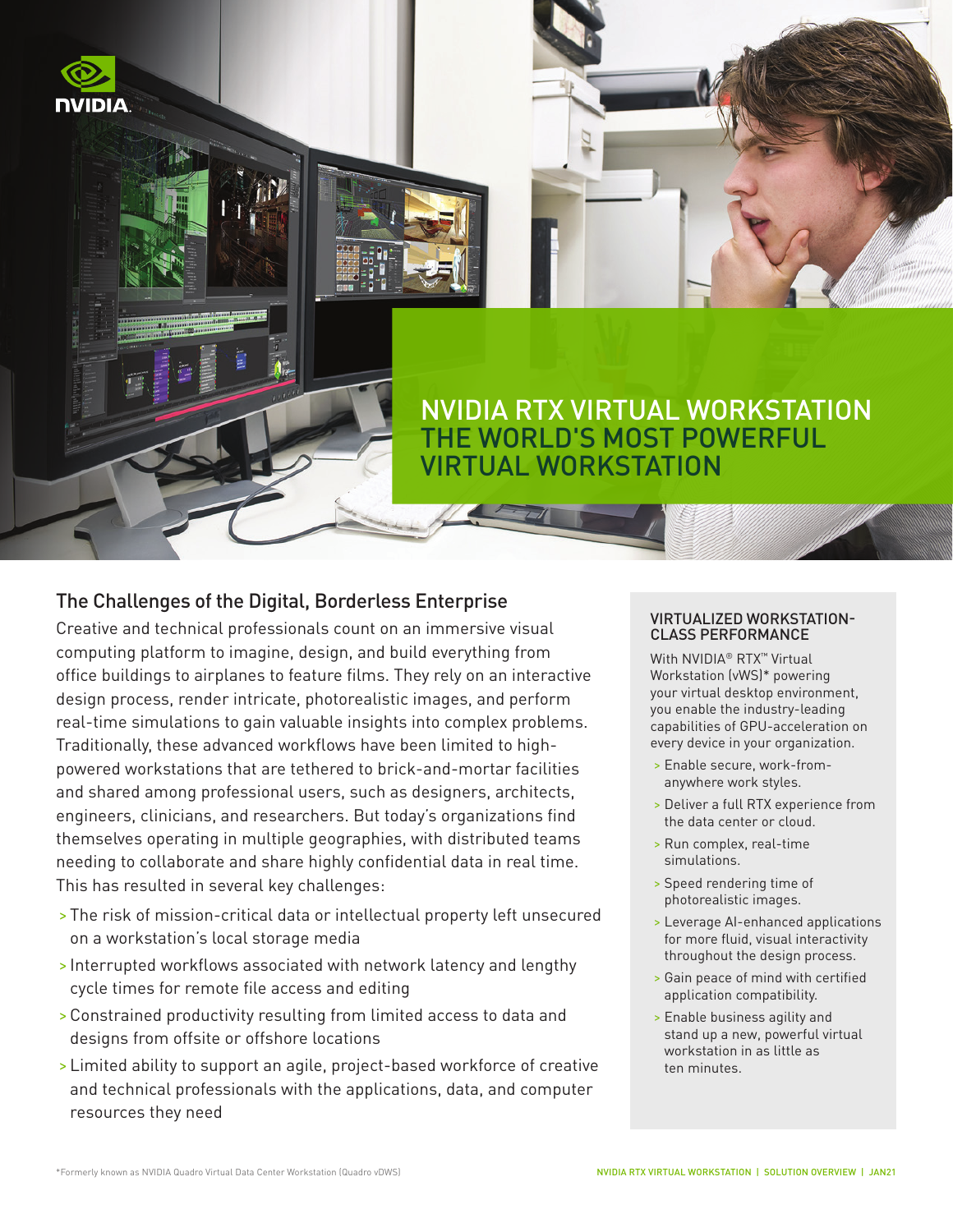## Transforming the Workstation

Virtual workstations address these challenges and free users from the confines of physical location, delivering resources from the data center and providing secure access on any device, anywhere.

NVIDIA vWS extends the trusted benefits of the RTX visual computing platform to deliver a true GPUaccelerated data center. This lets IT virtualize any application from the data center with a workstationclass user experience. They can enable new virtualized workflows, such as virtual reality (VR) with NVIDIA CloudXR™ and next-generation collaboration with NVIDIA Omniverse™.

Now, your business can eliminate constrained workflows that inhibit agility, and users can securely collaborate in real-time without borders or limits. You can efficiently centralize all your apps and data for a dramatically lower IT operating expense. And IT can focus on managing strategic projects instead of managing PCs and workstations—all while enabling more secure, work-from-anywhere work styles with reduced threat of data loss or leakage.

To give our artists more compute power, we can easily increase NVIDIA vGPU profile sizes and reduce the number of users we put on each server. We don't need to replace any equipment."

Daire Byrne Global Head of Systems **DNEG**

"NVIDIA vWS made it so that 98–99 percent of our users could use the virtual environment just like a physical machine sitting in front of them. Users are actually reporting back that it performs exactly the same as a physical machine."

> Wesley Struble CAD System Administrator, North American Information Technology Services **[DENSO International America](https://images.nvidia.com/content/pdf/grid/success-story/denso.pdf)**

## Virtualize Any Application

## ARCHITECTURE **EDUCATION**



Empower architects, engineers, and designers to collaborate in real time on designs with virtual workstations powered by NVIDIA vWS.

**Common Applications:** Adobe® Creative Cloud®, Allplan, ANSYS, Autodesk 3ds Max, Autodesk AutoCAD, Autodesk Revit, Bentley AECOsim, Bentley MicroStation

### FINANCIAL SERVICES GOVERNMENT



Run network-heavy applications on up to four 5K monitors, with security, redundancy, and continuity.

**Common Applications:** Bloomberg, Reuters, Eikon, and other electronic trading platforms



Liberate the lab and provide access to graphics-intensive 3D software traditionally only found in on-campus physical labs—on any device, from anywhere.

**Common Applications:** Autodesk 3ds Max, Autodesk AutoCAD, Autodesk Maya, Autodesk Revit, Dassault Systèmes SOLIDWORKS, Esri ArcGIS



Deliver high-quality, simulated training cost-effectively via 3D graphics–rich virtual workstations.

**Common Applications:** Autodesk AutoCAD, Adobe Creative Cloud, ANSYS, Dassault Systèmes SOLIDWORKS, Esri ArcGIS Pro, Siemens PLM NX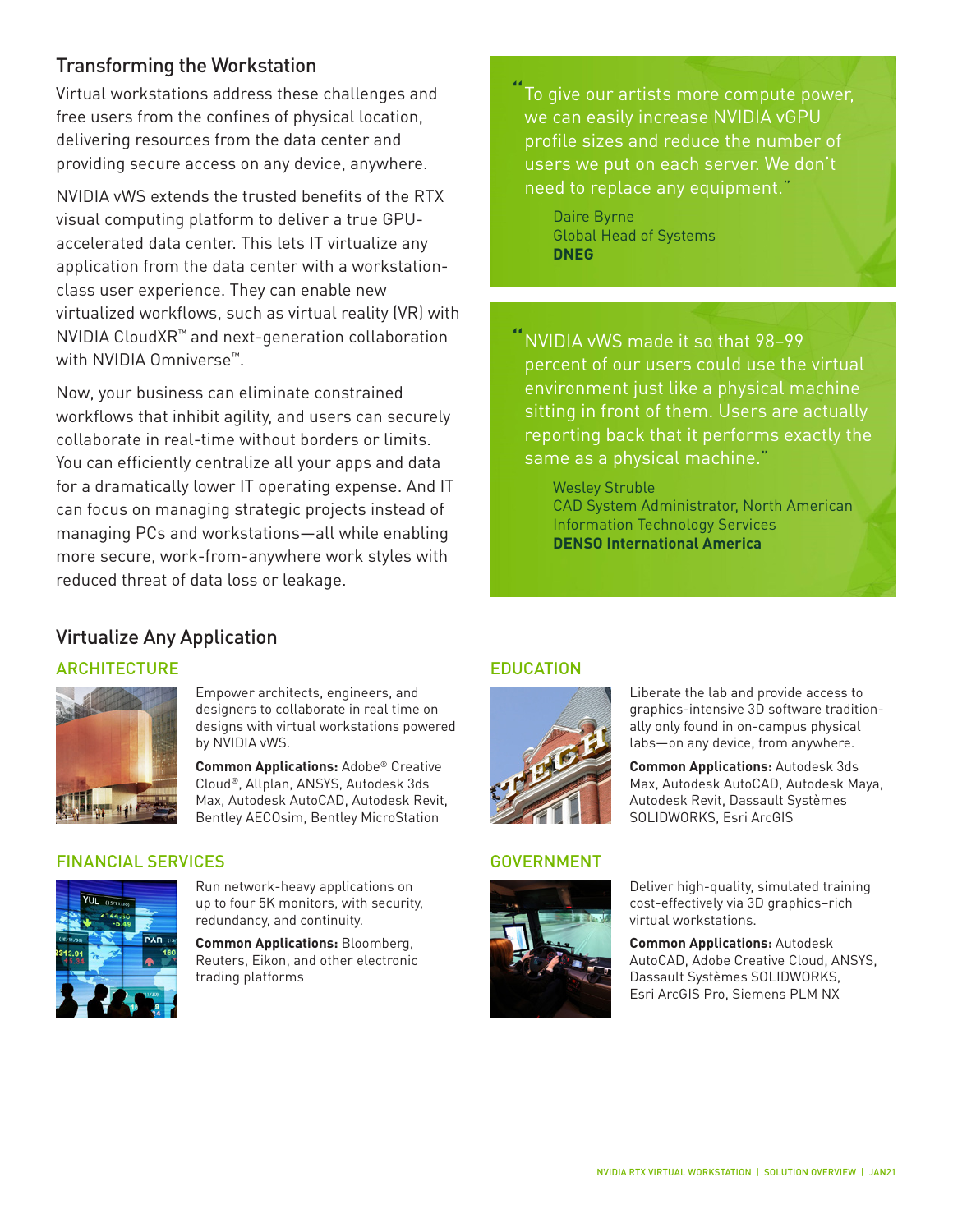

Deliver remote access for 3D volumetric viewing and editing of images to radiologists, physicians, and medical imaging specialists.

**Common Applications:** PACS (Picture Archiving and Communication System), Eclipse Medical Imaging

### HEALTHCARE MANUFACTURING



Compress design cycles and accelerate time-to-market, while protecting sensitive data, by enabling virtual access to photorealistic 3D models.

**Common Applications:** ANSYS Fluent, ANSYS Mechanical, Autodesk AutoCAD, Autodesk Inventor, Autodesk 3ds Max, Dassault Systèmes SOLIDWORKS, Dassault Systèmes CATIA, PTC Creo, Siemens PLM NX

### ENERGY MEDIA AND ENTERTAINMENT



Remotely edit video, on up to two 8K monitors, and bring on new contractors in minutes while keeping video files securely in the data center.

**Common Applications:** Adobe Creative Cloud, Autodesk 3ds Max, Autodesk Maya



Enable geoscientists to remotely access large seismic datasets residing securely in the data center to make multi-milliondollar drilling decisions.

**Common Applications:** Autodesk Autodesk AutoCAD, ANSYS Fluent, Dassault Systèmes CATIA, Dassault Systèmes SOLIDWORKS, Esri ArcGIS, Landmark, Schlumberger Petrel

## NVIDIA vWS Features

| <b>Configuration and Deployment</b>                   |                 |
|-------------------------------------------------------|-----------------|
| Desktop Virtualization                                |                 |
| Remote Desktop Session Host (RDSH) App Hosting        | $\checkmark$    |
| <b>RDSH Desktop Hosting</b>                           | $\mathcal{S}^1$ |
| Windows OS Support                                    | $\checkmark$    |
| Linux OS Support                                      | $\checkmark$    |
| GPU Pass-Through Support <sup>2</sup>                 | $\checkmark$    |
| Bare Metal Support <sup>3</sup>                       |                 |
| <b>NVIDIA Graphics Driver</b>                         | $\mathcal{S}^1$ |
| <b>NVIDIA RTX Enterprise Driver</b>                   | $\checkmark$    |
| Management and Monitoring                             |                 |
| Guaranteed Quality-of-Service Scheduling <sup>4</sup> |                 |
| Multi-GPU Support <sup>5</sup>                        |                 |

| <b>Display</b>                                 |                               |
|------------------------------------------------|-------------------------------|
| Maximum Hardware Rendered Display <sup>6</sup> | Up to four 5K or up to two 8K |
| Maximum Resolution <sup>7</sup>                | 7680x4320                     |
|                                                |                               |

| Data Center Management                                       |  |
|--------------------------------------------------------------|--|
| Host-, Guest-, and Application-Level Monitoring <sup>8</sup> |  |
| Live Migration <sup>9</sup>                                  |  |

### **Support**

NVIDIA Direct Enterprise-Level Technical Support Maintenance Releases, Defect Resolutions, and Security Patches for up to Three Years<sup>10</sup>